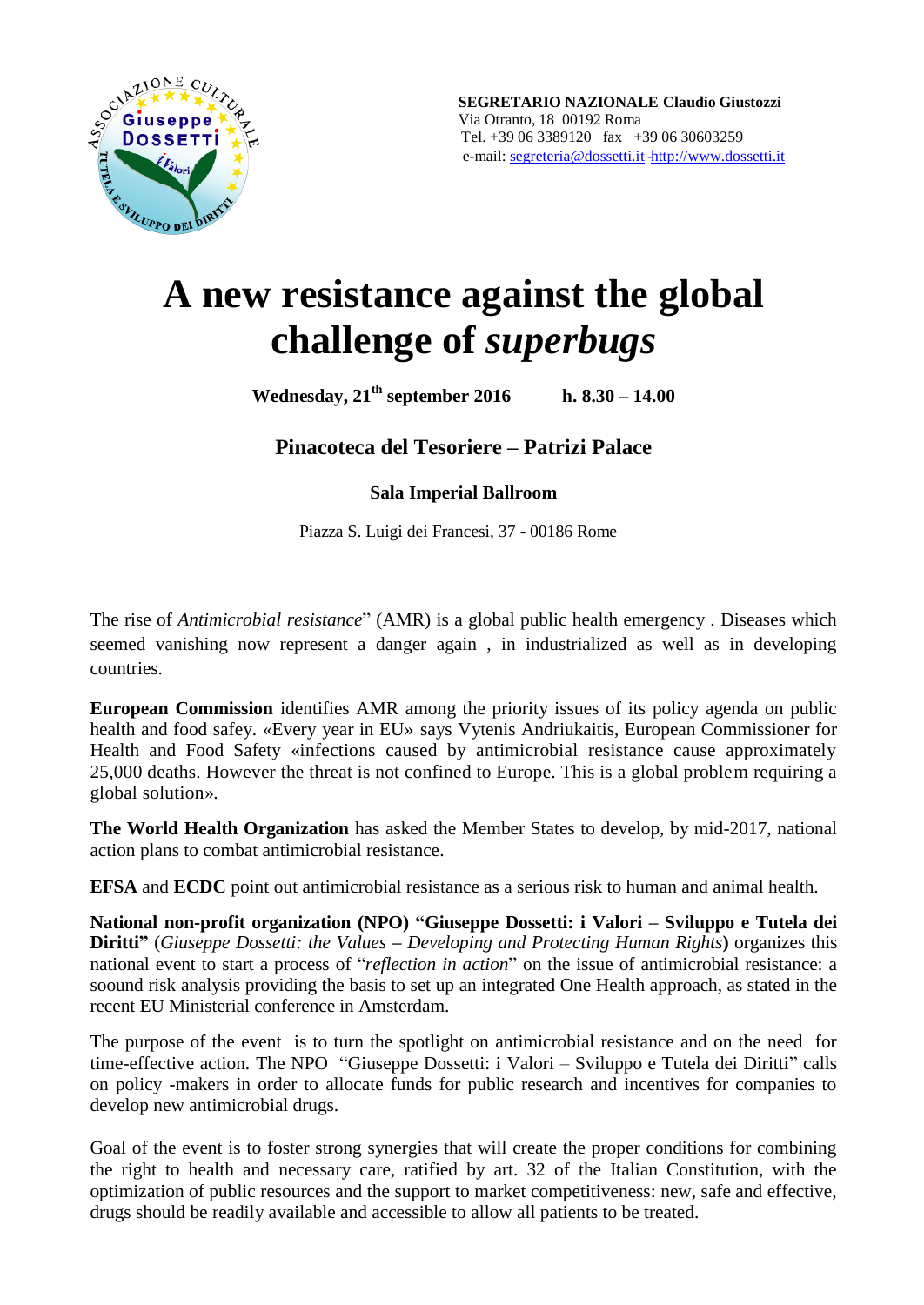# 8.30 Registration of participants

# 9.00 **INSTITUTIONAL REGARDS**

Confirmed the presence:

| Sen. Emilia Grazia De Biasi    | President of the $12th$ Hygiene and Health Committee<br>of the Senate            |
|--------------------------------|----------------------------------------------------------------------------------|
| Sen. Luigi D'Ambrosio Lettieri | Member of the $12th$ Hygiene and Health Committee<br>of the Senate               |
| <b>On. Davide Faraone</b>      | Under-Secretary to the Ministry of Education,<br>University and Research         |
| <b>Walter Ricciardi</b>        | President of Istituto Superiore di Sanità (Italian<br>National Health Institute) |
| <b>Mario Melazzini</b>         | Chairman of the Board of Italian Medicine Agency                                 |

They will also be invited to participate:

# **Members of 12th Hygiene and Health Committee of the Senate**

**Members of XII Social Affairs Commission of the Chamber of Deputies**

#### **OPENING SESSION**

#### **Claudio Giustozzi**

National Secretary of the National NPO "Giuseppe Dossetti: i Valori – Sviluppo e Tutela dei Diritti"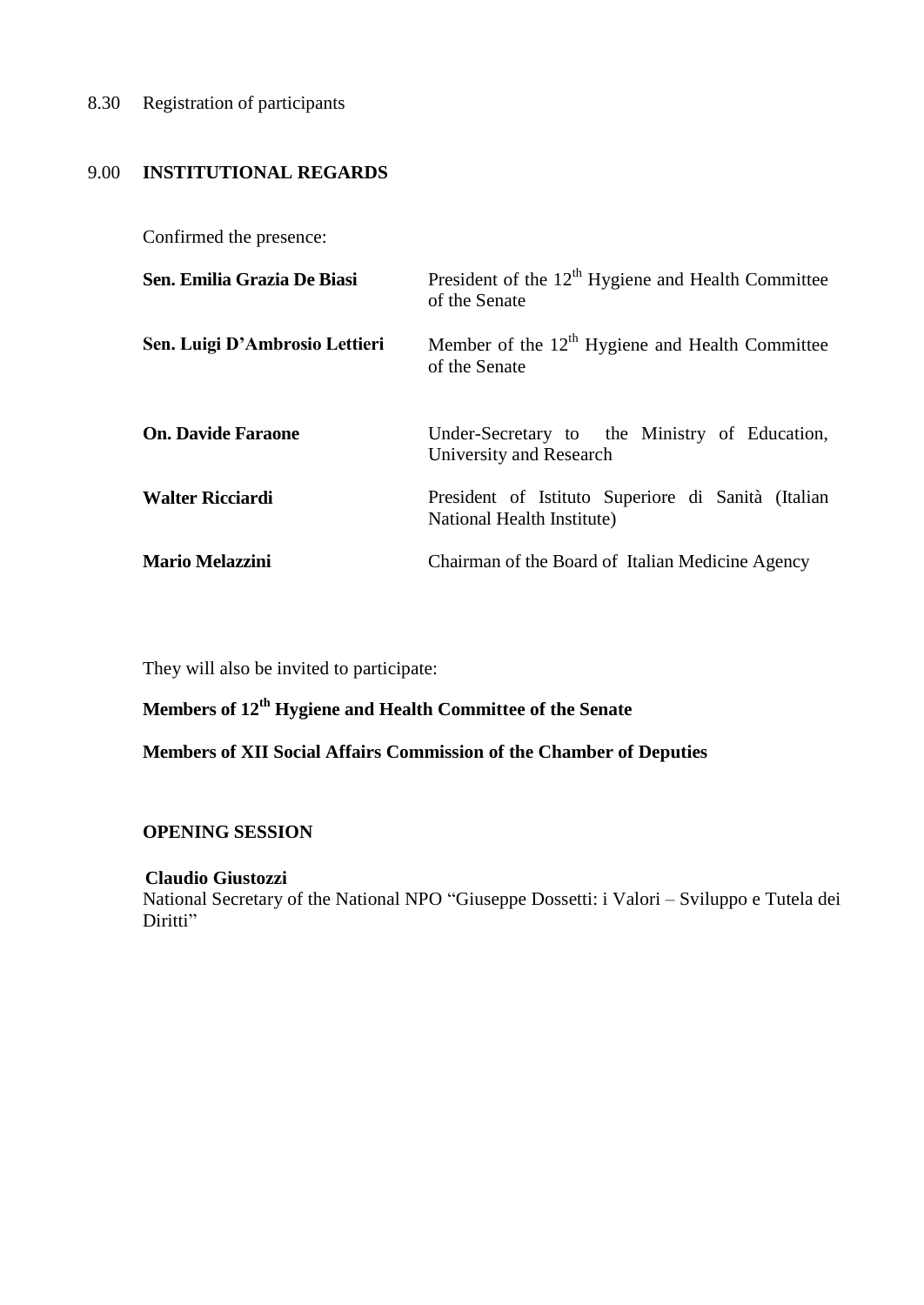### **10.00 CAUSES, EFFECTS AND FUTURE**

# **PRESIDENTS**

**Claudio Giustozzi,** National Secretary of the National NPO "Giuseppe Dossetti: i Valori – Sviluppo e Tutela dei Diritti"

**Walter Gatti,** National NPO "Giuseppe Dossetti: i Valori – Sviluppo e Tutela dei Diritti"

**MODERATOR Raffaella Cesaroni,** Journalist Sky TG24

Confirmed the presence:

| <b>Umberto Agrimi</b>              | Istituto Superiore di Sanità                                 |
|------------------------------------|--------------------------------------------------------------|
| <b>Salvatore Amato</b>             | President of the Association of Medical Doctors, Palermo     |
| Pierangelo Clerici                 | Association of Italian Clinical Microbiologists              |
| <b>Salvatore Corrao</b>            | University of Palermo                                        |
| <b>Lorenzo Drago</b>               | <b>IRCCS</b> (Institute for Treatment and Research) Galeazzi |
| Gianluigi Frozzi                   | Hospital, Milan<br>CEO Angelini Pharma                       |
| <b>Aldo Grasselli</b>              | Italian Society on Veterinary Public Health                  |
| <b>Roberto Mattina</b>             | The State University of Milan                                |
| <b>Francesco Menichetti</b>        | Private University Hospital Pisana                           |
| Anna Teresa Palamara               | Italian Society of Microbiology                              |
| <b>Nicola Petrosillo</b>           | Italian Society of Infectious and Tropical Diseases          |
| <b>Fabrizio Ernesto Pregliasco</b> | IRCCS Galeazzi Orthopaedic Institute, Milan                  |
| <b>Gianni Rezza</b>                | Istituto Superiore di Sanità                                 |
| <b>Antonia Ricci</b>               | EFSA- European Food Safety Authority                         |
| <b>Gian Maria Rossolini</b>        | University of Siena                                          |
| Vittorio A. Sironi                 | The University of Milano-Bicocca                             |
| Luigi Toma                         | National Institute on Cancer Regina Elena, Rome              |
| <b>Claudio Viscoli</b>             | Italian Society for anti-infectious therapies                |